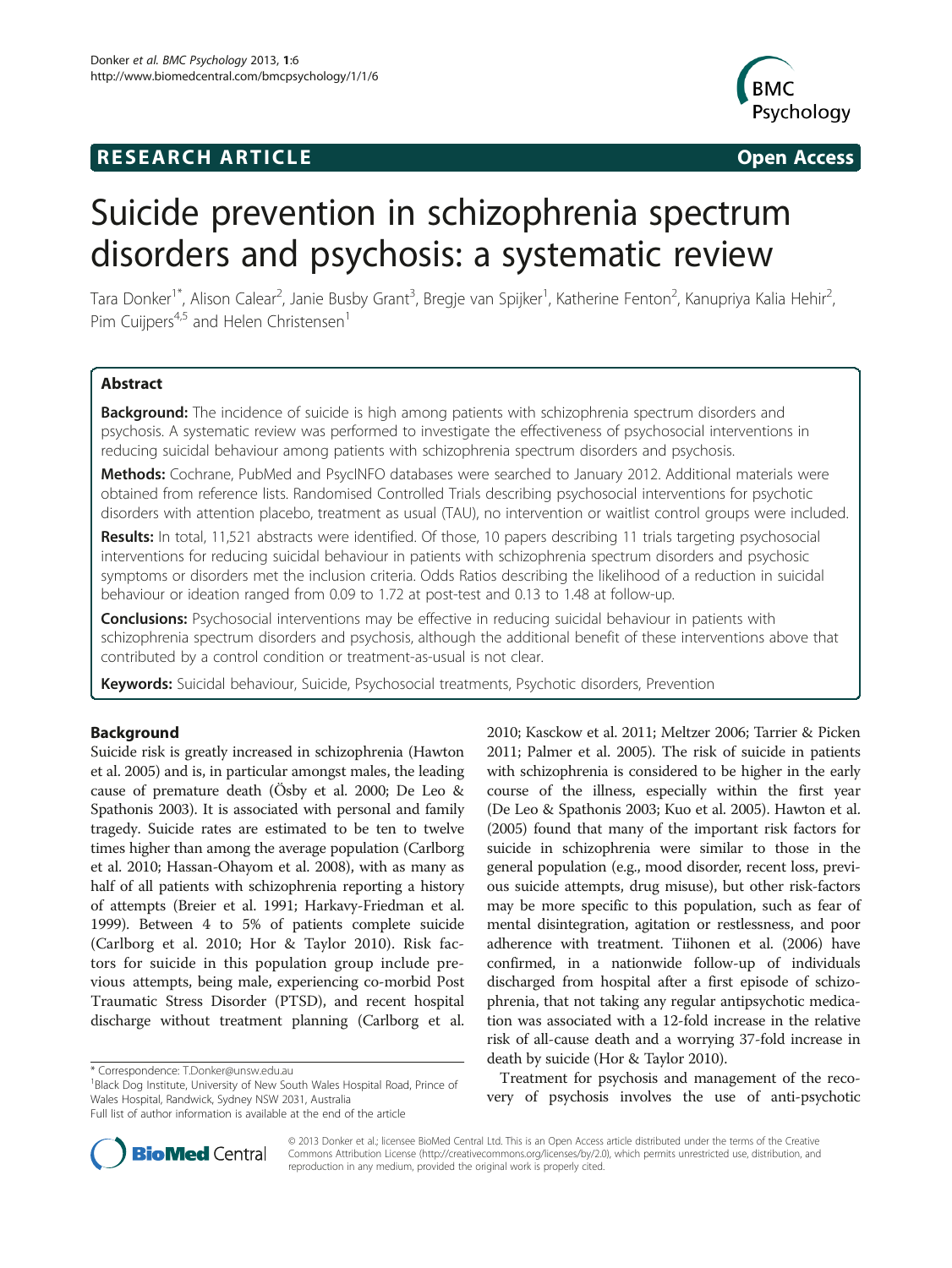medication, Cognitive Behaviour Therapy (CBT), psychosocial treatments and combined methods. There is little evidence that antipsychotic medication has a suicidal preventive effect (Fakra & Azorin [2012](#page-9-0)), but for long-term treatment, clozapine, a second-generation antipsychotic, has been reported to reduce suicide attempts and completion rates in schizophrenia and schizoaffective disorders (Kasckow et al. [2011;](#page-8-0) Meltzer [2006](#page-9-0)). Clozapine is indicated for patients with schizophrenia whose psychosis is minimally responsive or intolerant to typical or atypical antipsychotic drugs at ordinary doses, or those who are at high risk of suicide because of its unique anti suicidal effect (Meltzer [2012](#page-9-0)). However, safety considerations (agranulocytosis, metabolic side effects and myocarditis) and the extra effort entailed in monitoring white blood cell counts to detect granulocytopenia or agranulocytosis limit the utilization of clozapine (Pompili et al. [2007\)](#page-9-0).

A meta-analysis of CBT to reduce suicidal behaviour found a significant effect for CBT in reducing suicide behaviour in psychosis, but the effect was not significant if CBT was compared to another active treatment, indicating that the effect may be non-specific (Tarrier et al. [2008\)](#page-9-0). Studies reporting the effectiveness of psychosocial treatments for reducing the risk of suicide attempts in psychotic patients show mixed results. Several studies reported no differences in suicidal behaviour (Barrowclough et al. [2010](#page-9-0); Peters et al. [2010\)](#page-9-0) while other studies reported decreased rates (Bateman et al. [2007](#page-9-0); Tarrier et al. [2004](#page-9-0)). Suicidal behaviour in the early phases of psychosis has been reduced in an early intervention program (Bolton et al. [2007](#page-9-0); Melle et al. [2006](#page-9-0)). Pharmacological interventions show that citalopram augmentation appears to reduce suicidal ideation in middle-aged and older participants with schizophrenia and subsyndromal depression (Zisook et al. [2010\)](#page-9-0). However, pharmacological interventions require a minimum of six weeks to exert maximal efficacy (Fenton [2000](#page-9-0)), and for clozapine in particular several months may be required for the effects to become apparent (Kasckow et al. [2011](#page-8-0)). Therefore, an integrated approach of pharmacological and psychological interventions may be of particular importance, since evidence-based psychosocial interventions may decrease suicidal behaviour, decrease other risk factors of suicidal behaviour such as hopelessness (Power et al. [2003\)](#page-9-0) and depressive symptoms (Peters et al. [2010;](#page-9-0) Turkington et al. [2002](#page-9-0)), and increase compliance to medication in patients with psychotic disorders (Bebbington & Kuipers [1994](#page-9-0); Leucht & Heres [2006\)](#page-9-0). However, non-systematic reviews describing the efficacy of combined treatment regimes in the prevention of suicide in patients with schizophrenia spectrum disorders or psychosis report inconclusive conclusions (Carlborg et al. [2010;](#page-8-0) Kasckow et al. [2011](#page-8-0); Marshall & Rathbone [2011](#page-9-0); Malmberg et al. [2001](#page-9-0)) and a direct suicide prevention effect is yet to be proven (Tarrier & Picken [2011\)](#page-9-0).

Previous reviews (Carlborg et al. [2010](#page-8-0); Hor & Taylor [2010](#page-8-0)) have not included all the available studies, or were qualitative. Moreover, literature on suicide outcomes is diverse and scattered, and suicide prevention interventions are sparse. The present study aims to conduct a systematic review of preventative psychosocial interventions for suicide in individuals with schizophrenia spectrum disorders and psychosis, as well as examining specific features of the psychosocial intervention that contributes to its effectiveness.

# **Methods**

# **Definitions**

A psychosocial intervention is defined as an intervention which provides psychoeducation, psychotherapy (including CBT or psychodynamic therapy), case management (including Assertive Community Treatment [ACT]), supportive counseling or community treatment. The intervention could be delivered in any setting, including secondary care settings, community centers, hospitals, and inpatient or day patient treatment units, and delivered through face-to-face, email, internet or post, and in an individual or group format. Studies were excluded if the intervention did not target patients with schizophrenia and schizophrenia spectrum disorders directly, but was aimed at mental health professionals or family members of affected individuals.

# Data sources and screening procedures

A database of 167 papers on suicide prevention was used, which was developed through a comprehensive literature search in which the Cochrane trial database, PsycINFO and PubMed databases were searched for articles published in the period 1800 to January 2012, with the key search terms 'Suicid\*' OR 'self-harm' OR 'selfpoisoning' AND 'trial' OR 'intervention' OR 'prevention'. In addition, the search was limited for 'humans', 'English' and 'peer-reviewed journals'. Separate searches for systematic reviews and meta-analyses were done for the PsycINFO and Pubmed database using similar key search terms. The identified titles and abstracts were screened for eligibility by two independent researchers. Full text copies of all potentially relevant papers, or papers where there was insufficient information in the abstract to determine eligibility, were obtained. Full text articles were further screened and discarded from further analyses if they met exclusion criteria. Reference lists of all previous systematic reviews and meta-analysis studies across all disorders were checked for potential papers. Data extraction of relevant papers was completed by two independent researchers, with disagreements resolved through discussion or with a third or in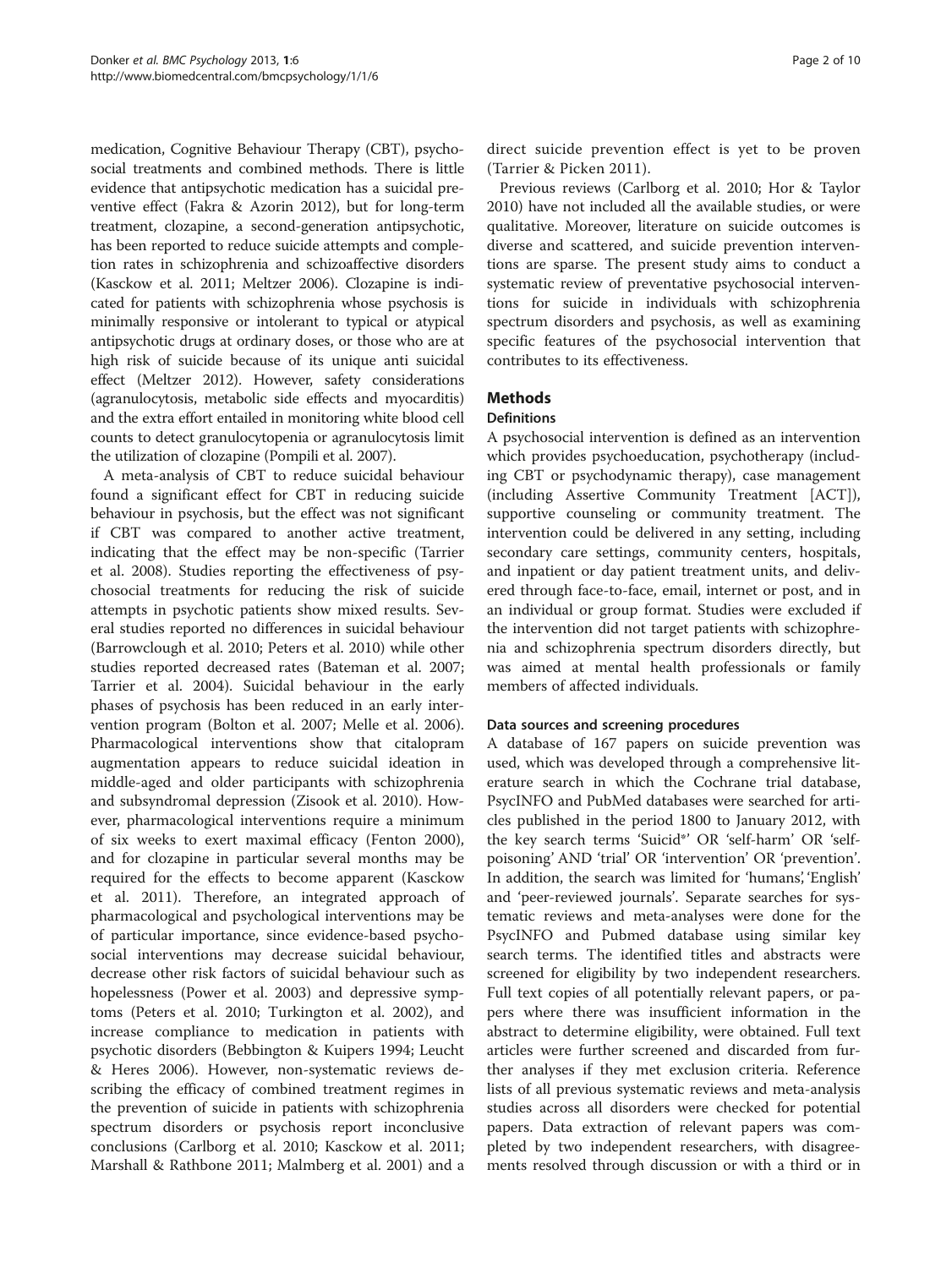some cases fourth researcher. Authors of the included studies were contacted for additional data.

# Inclusion and exclusion criteria

Studies in which a psychosocial intervention targeted self-harm or self-poisoning, suicidal ideation, attempts, suicide, for participants with symptoms of a schizophrenia spectrum disorder or a diagnosis of a schizophrenia spectrum disorder were included. All studies were required to report mental health outcomes specific to self-harm (self-harm, self-poisoning) or suicide (suicidal ideation, suicide attempts). All were published in peer review journals. There was no restriction on the age of participants. Only trials with a randomized controlled design were included which incorporated a control condition (no intervention, waitlist; treatment-as-usual [TAU]) or in which a psychosocial treatment was compared to a pharmacological treatment. Interventions aimed with the primary purpose of collecting suicidal outcomes (e.g. just ratings of suicidal behaviour) were included as were those which included secondary outcomes of suicidal behaviour. Studies were excluded if it was not an intervention study or did not have a comparison or control group, if suicidal behaviour was not an outcome, or when interventions were purely pharmacological. Medication as a potential intervention was not included, largely because almost all individuals with psychosis are on maintenance medication. However, current medication was not used as an exclusion criterion.

# Study quality

Jadad`s quality criteria (Jadad et al. [1996](#page-9-0)) is a procedure to independently assess the methodological quality of a clinical trial. Based on these criteria, study quality was assessed against three key criteria: randomization; double blinding; and withdrawals and dropouts. Quality ratings range from 0 to 5, although intervention trials for mental health disorders rarely are rated above 3 as double-blind conditions are rarely achievable.

# Outcome measures

There are broad definitional issues around the nature of suicidal ideation and suicide behaviour. For this review we considered all suicide and related constructs as outcomes for review, and used the terms described by researchers of the individual articles. These terms were "self-harm attempts" or "self-poisoning", "suicide ideation", "suicide plans" or "suicide attempts". Although self-harm and self-poisoning may not involve suicide intent, there is evidence that these behaviours may lead to suicidal behaviour (Joiner et al. [2009](#page-9-0); Nock et al. [2010](#page-9-0)). The review also examined primary outcome variables including depression and psychotic symptoms. Primary outcome measures included reduction of self-harm or self-poisoning, suicidal ideation, plans, attempts scores as measured on suicidal ideation, suicide attempts or depression scales.

#### Descriptive measures

A second aim was to identify factors which may have contributed to the success of the intervention. These include the psychological or other content of the intervention, the severity of the psychotic disorder, the method of delivery of the intervention, the length of intervention, the recruitment method and the nature of the intervention setting.

#### Statistical analyses

When Odds Ratios (OR) were not reported in the study and data were available and extractable, between group effect sizes (Cohen's  $d$  or Hedges'  $g$ ) for intervention and control groups were calculated by taking the difference between the mean post-test scores and dividing by the pooled standard deviation (Cohen's d). The formula for Hedges g is similar but it accounts for an imbalance between the sample sizes of the two independent groups. The procedures of the Comprehensive Meta-Analysis software (CMA; version 2.2.021; Biostat Inc., USA) were then used to convert the effect sizes to OR. Analyses using CMA software showed a high level of heterogeneity of study populations and methodology. Due to the small number of studies and the big differences in patient characteristics, interventions and outcomes, we decided that pooling of studies was not possible. Hence, a formal meta-analysis was not conducted.

Authors were contacted to provide additional data if needed. Two papers (Bateman et al. [2007](#page-9-0); Cunningham Owens et al. [2001](#page-9-0)) did not provide sufficient data to calculate OR or effect sizes.

# Results

# Search results

A total of 11,521 abstracts were examined (10,903 after removal of duplicates). Of these, 167 full text papers which were potentially eligible for inclusion were retrieved for further consideration, of which 157 were excluded. Ten trials (Barrowclough et al. [2010;](#page-9-0) Peters et al. [2010](#page-9-0); Bateman et al. [2007;](#page-9-0) Power et al. [2003;](#page-9-0) Turkington et al. [2002;](#page-9-0) Cunningham Owens et al. [2001](#page-9-0); Färdig et al. [2011](#page-9-0); Grawe et al. [2006;](#page-9-0) Tarrier et al. [2006;](#page-9-0) Nordentoft et al. [2002](#page-9-0)) met the inclusion criteria. A further screening for possibly relevant references in systematic reviews or meta-analyses was conducted. Seven full text papers were retrieved for further assessment. However, none were included for final analysis as they failed to meet criteria (Figure [1\)](#page-3-0).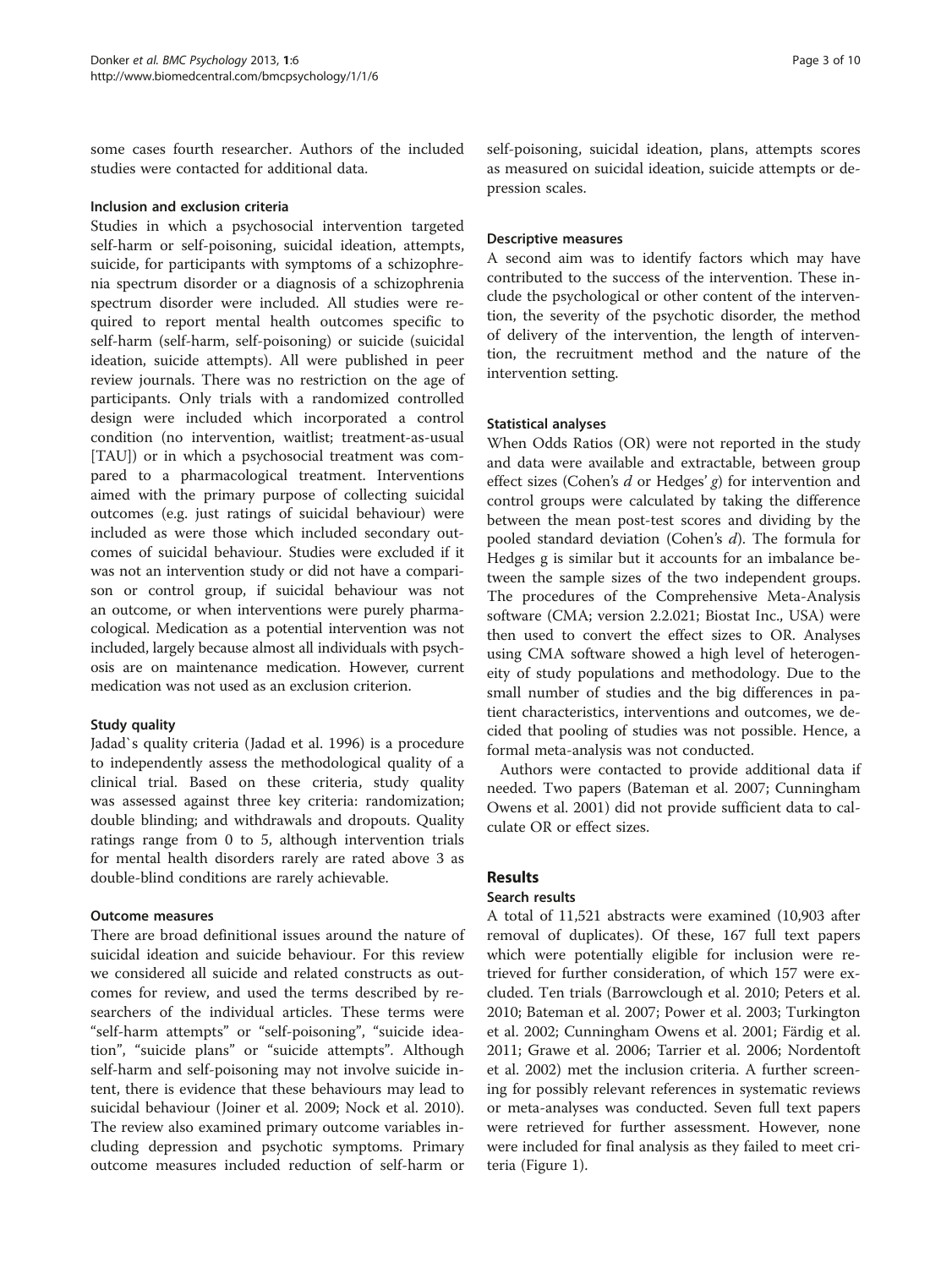<span id="page-3-0"></span>

# Characteristics of included studies

A total of 1,793 participants were recruited across all the studies. Of the 10 included studies, one study measured self-harm, and six measured suicidal ideation as a general outcome measure. Suicidal plans was used as an outcome in one study, attempts were assessed in three studies, and completed suicides in seven studies. Five of the 10 studies were CBT based (in addition to TAU). Of these, one study added integrated motivational interviewing to the CBT program, and one study, describing two trials used Supportive Counselling as content of the other intervention. One study delivered Cognitive Therapy, and one study delivered psychoeducation as the content of the intervention (aimed at improving understanding of the illness and acceptance of medication). Two studies used Integrated Treatment (IT) as content, and one study used the Illness Recovery Management (IMR) program. Nine studies incorporated TAU as a control group whereas one study used an attentionplacebo. TAU in this population generally consists of anti-psychotic medication, outpatient and community follow-up, and access to community based rehabilitative activities. The setting of the studies was diverse. Eight studies recruited out-patients from secondary care or

mental health clinics, whereas one study used in-patient or day-patients, and one study used in- and outpatients. Three studies used participants with a clinical disorder of schizophrenia, whereas five studies also included patients with other types of psychotic disorder, such as schizophreniform disorder, schizoaffective disorder, delusional disorder, psychosis NOS, schizoaffective disorder, acute or transient psychosis, induced psychosis or unspecific nonorganic psychosis. One of these studies included comorbid misuse or dependence of drugs/alcohol. One study included patients with ≥1 distressing and persistent positive symptom of psychosis and one study recruited patients with a first episode psychosis. One study was targeted at youth (15–25 years), whereas three studies included participants from age 16, and four studies used adults (18+ years). Two studies did not specify the agerange. All studies were delivered face-to-face, except for one study which used videos and booklets. All included studies used an individual format, except for one using a group format. Delivery length varied between one session and 24 months. All studies included participants with antipsychotic medication. However one study did not report this specifically. See Table [1](#page-4-0) for an overview of the included studies.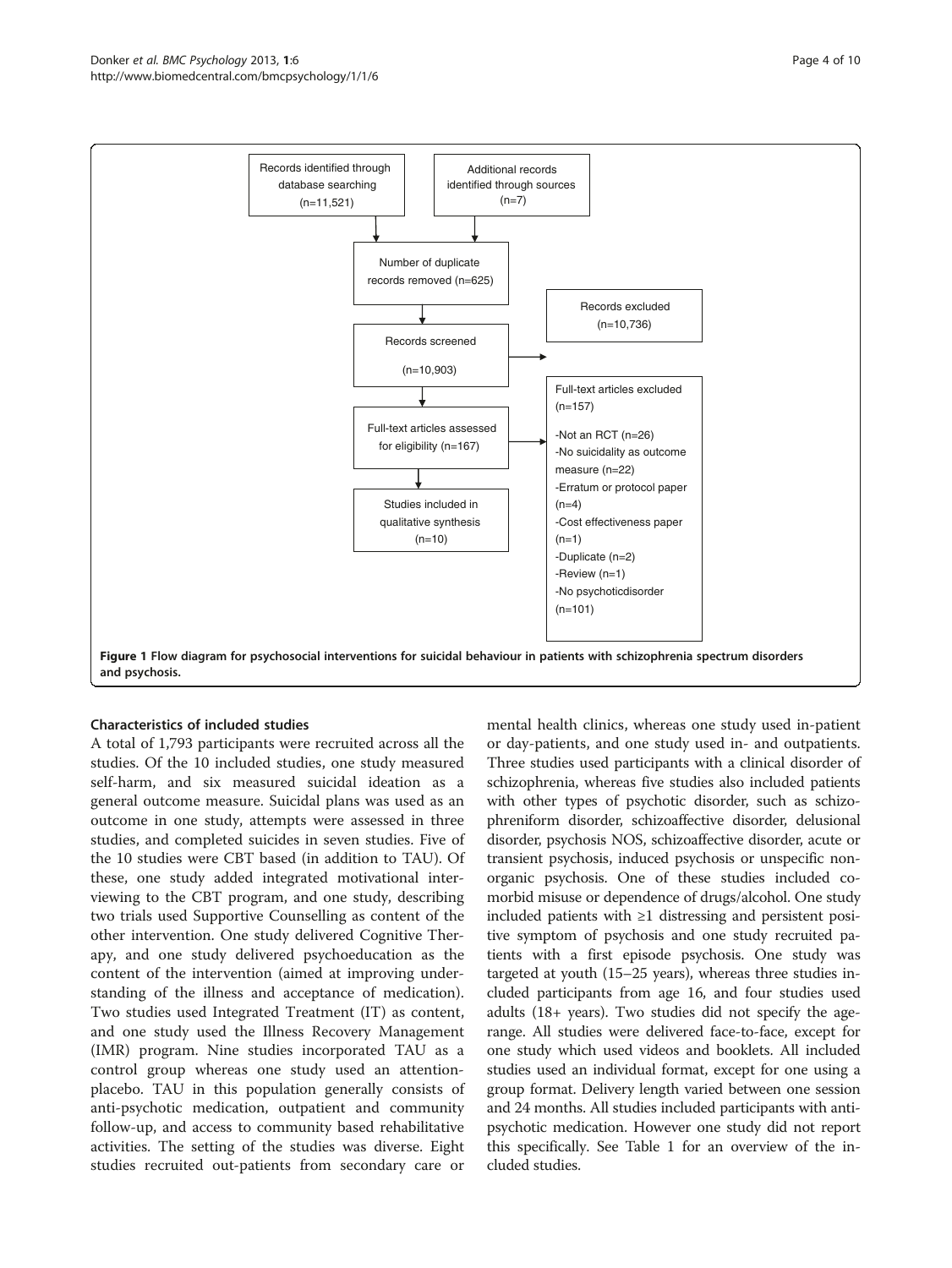| <b>Trial</b>                                      | Content                                                                     | Control                                            | Population                                                                                                                                                                                                                      | <b>Delivery</b><br>type  | <b>Delivery</b><br>format | <b>Delivery</b><br>length | Post-<br>test/<br>follow<br>up    | Outcome<br>measure                                                            | Outcomes (Intervention Effect size or O.R.<br>vs. control)                                                                                           | (95% CI)                                                                                                                                          | <b>JQR</b>     |
|---------------------------------------------------|-----------------------------------------------------------------------------|----------------------------------------------------|---------------------------------------------------------------------------------------------------------------------------------------------------------------------------------------------------------------------------------|--------------------------|---------------------------|---------------------------|-----------------------------------|-------------------------------------------------------------------------------|------------------------------------------------------------------------------------------------------------------------------------------------------|---------------------------------------------------------------------------------------------------------------------------------------------------|----------------|
| Barrowclough<br>et al., 2010<br>(UK)              | Integrated<br>motivational<br>interviewing<br>and CBT plus<br>TAU $(n=164)$ | TAU<br>$(n=163)$                                   | Out-patients (>16 yrs) with<br>schizophrenia, schizophreniform<br>disorder or schizoaffective disorder<br>and dependence on or misuse of<br>drugs, alcohol or both                                                              | F <sub>2F</sub>          | <b>IND</b>                | $12 \text{ mo}$           | 12/24<br>mo                       | Deliberate<br>self-harm                                                       | Non-significant increase<br>in self-harm in the<br>intervention-group.                                                                               | 12 mo O.R.: 1.38<br>$(0.65 - 2.96)$ , $P = .40$ ; 24<br>mo O.R.: 1.48 (0.56-<br>$3.91$ ), $P = 43$                                                | $\mathbf{3}$   |
| Bateman<br>et al., 2007<br>(UK)                   | $CBT + MED$<br>$(n=46)$                                                     | Attention<br>$control +$<br><b>MED</b><br>$(n=44)$ | Out-patients (16-60 yrs) with chronic F2F<br>schizophrenia                                                                                                                                                                      |                          | <b>IND</b>                | 9 mo                      | $9 \text{ mo}$<br>18 mo           | Suicidal<br>ideation<br>(CPRS)                                                | No suicides. Significant<br>reductions in suicidal<br>ideation at post-test and<br>follow-up for CBT                                                 | n.a.                                                                                                                                              | -1             |
| Cunningham<br>Owens et al.,<br>2001<br>(Scotland) | Educational<br>intervention<br>$(n=61)$                                     | TAU<br>$(n=53)$                                    | Schizophrenic out-patients<br>$(16 - 64 \text{ yrs})$                                                                                                                                                                           | Video<br>and<br>booklets | <b>IND</b>                | 1 session                 | Follow<br>up: 12<br>mo            | Suicidal<br>ideation<br>(MADRS)                                               | No suicides. Suicidal<br>ideation increased<br>(P<.001)                                                                                              | n.a.                                                                                                                                              | $\overline{2}$ |
| Färdig et al.,<br>2011<br>(Sweden)                | IMR $(n=21)$                                                                | TAU<br>$(n=20)$                                    | Out-patient schizophrenia or<br>schizoaffective disorder                                                                                                                                                                        | F2F/<br>Power-<br>point  | Group                     | 9 mo                      | $9 \text{ mo}$<br>$21 \text{ mo}$ | Suicidal<br>ideation<br>(PECC)                                                | Significant decrease in<br>suicidal ideation at<br>follow-up                                                                                         | PT: O.R.: 0.81 (0.28-2.33), 2<br>P=0.69 FU: O.R.: 0.13<br>$(0.04 - 0.41)$ , $P < .001$                                                            |                |
| Grawe et al.,<br>2006 (Norway)                    | $IT(n=30)$                                                                  | <b>TAU</b><br>$(n=20)$                             | Out-patients (18-35 yrs) with<br>schizophrenia, schizoaffective<br>disorder or schizophreniform<br>disorder                                                                                                                     | F <sub>2F</sub>          | <b>IND</b>                | 24 mo                     | Post-<br>test: 24<br>mo           | Suicidal<br>behaviour<br>(attempts<br>and suicide)                            | No suicides. Non-<br>significant decrease on<br>suicidal behaviour in<br>intervention group.                                                         | O.R.: 0.95 (0.33-2.73),<br>$P = 0.92$                                                                                                             | 3              |
| Nordentoft<br>et al., 2002<br>(Denmark)           | $IT(n=156)$                                                                 | TAU<br>$(n=148)$                                   | In- and out-patients (18-65 yrs) with<br>schizophrenia, schizotypical disorder,<br>schizoaffective disorder, delusional<br>disorder, acute or transient psychosis,<br>induced psychosis or unspecific non-<br>organic psychosis | F <sub>2F</sub>          | <b>IND</b>                | 24 mo                     | Follow<br>up: 12<br>mo            | Tedium vitae,<br>suicidal<br>thoughts, -<br>plans-,<br>attempts<br>(EPSIS II) | One suicide in the<br>intervention group and<br>one suicide or accident<br>in the TAU group. No<br>significant differences for<br>suicidal behaviour | Thoughts: O.R.: 1.13<br>(0.54-2.35), P=.74. Plans:<br>O.R.: 0.77 (0.30-1.98),<br>$P = 58$ . Attempts: O.R.:<br>0.95<br>$(0.40 - 2.25)$ , $P = 91$ | 2              |
| Peters et al<br>2010 (UK)                         | $CBT(n=36)$                                                                 | TAU<br>$(n=38)$                                    | Out-patients (18-65 yrs) with ≥1<br>distressing and persistent positive<br>symptom of psychosis                                                                                                                                 | F <sub>2F</sub>          | <b>IND</b>                | 6 mo                      | 6 mo/9<br>mo                      | Suicidal<br>Ideation (BSI)                                                    | No suicides. Significant<br>reduction in being<br>suicidal at 6 mo (but not<br>at 9 mo)                                                              | 6 mo O.R.:0.09 (0.02-<br>0.53), $P = .008$ ; 9 mo O.<br>R.:0.32 (0.07-1.6), $P = 16$                                                              | 2              |
| Power et al.,<br>2003<br>(Australia)              | Cognitive<br>therapy plus<br>TAU $(n=31)$                                   | TAU<br>$(n=25)$                                    | Suicidal first episode psychosis out-<br>patients (15-29 yrs)                                                                                                                                                                   | F <sub>2F</sub>          | <b>IND</b>                | 10 weeks 10               | weeks/<br>6 mo                    | Suicidal<br>ideation (SIQ)                                                    | Two participants (one in<br>each group) committed<br>suicide. Significant<br>greater average<br>improvement on suicidal<br>ideation in exp. group    | PT O.R.: 0.29 (0.10-0.87),<br>$P = 0.03$                                                                                                          |                |

# <span id="page-4-0"></span>Table 1 Psychosocial studies on suicidal behaviour in patients with schizophrenic spectrum disorders and psychosis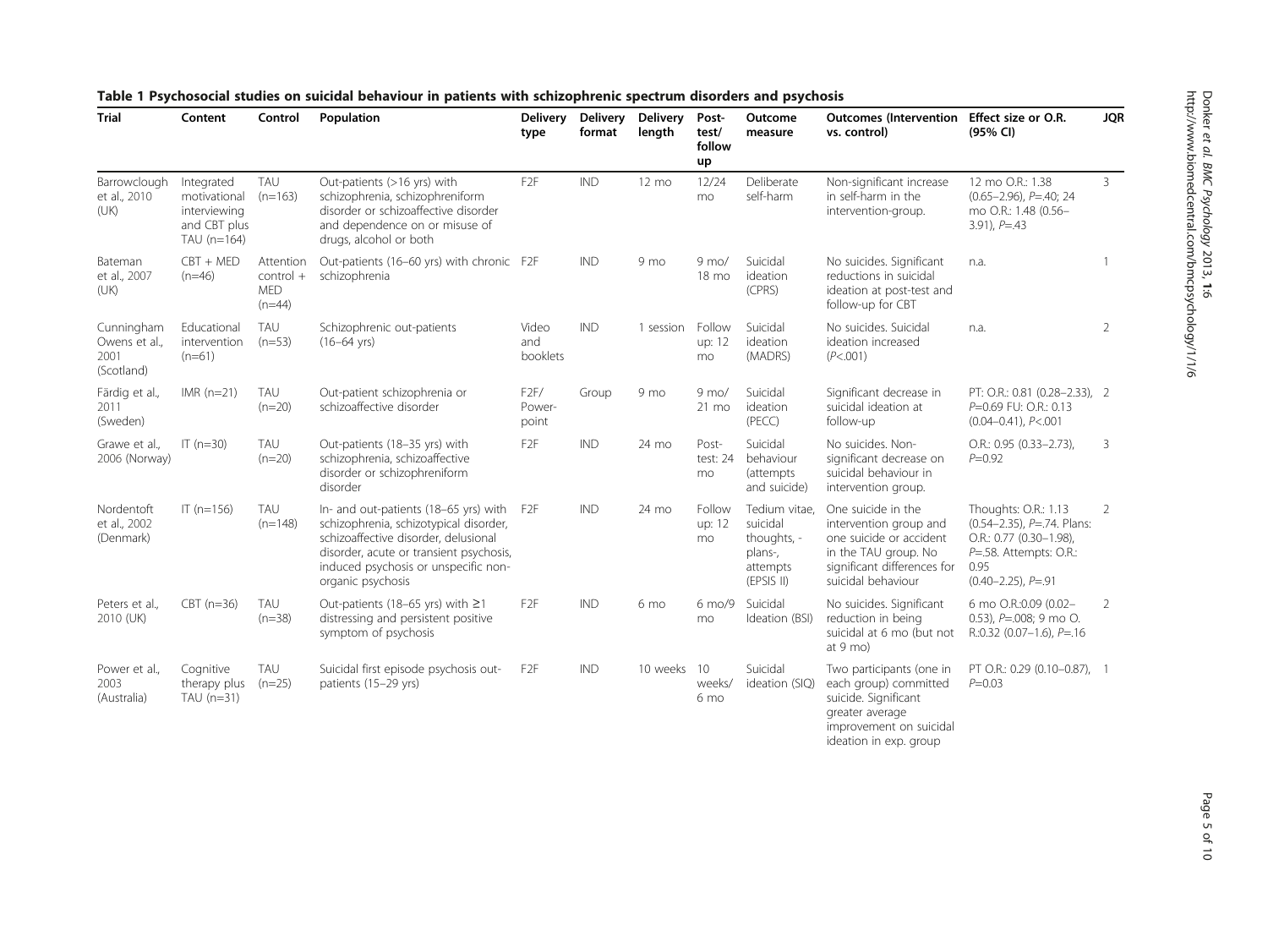| Tarrier et al.,<br>2006 (UK)       | CBT+TAU<br>$(n=101)$ and<br>SC+TAU<br>$(n=106)$ | TAU<br>$(n=102)$                 | In- or daypatients with<br>schizophrenia, schizophreniform<br>disorder or schizoaffective disorder,<br>delusional disorder or psychosis NOS | F <sub>2</sub> F    | <b>IND</b> | 5 weeks  | 6 we/<br>18 <sub>mo</sub> | Suicide and<br>suicidal<br>behaviour<br>(self-harm,<br>thoughts,<br>attempts)<br>(HoNOS) | Two suicides in the SC,<br>one in CBT. Non-<br>significant reduction in<br>suicidal behaviour                         | 6 we: CBT O.R.: 0.67<br>$(.107 - 4.136)$ P=.66, SC:<br>$O.R.: 0.95 (.185 - 4.903).$<br>$P = 918$ mo: CBT: O.R.:<br>$0.359$ (.067-1.919) $P = 23$ .<br>SC: O.R.: 1.033 (0.301-<br>$3.55$ ) $P = .96$ |  |
|------------------------------------|-------------------------------------------------|----------------------------------|---------------------------------------------------------------------------------------------------------------------------------------------|---------------------|------------|----------|---------------------------|------------------------------------------------------------------------------------------|-----------------------------------------------------------------------------------------------------------------------|-----------------------------------------------------------------------------------------------------------------------------------------------------------------------------------------------------|--|
| Turkington<br>et al., 2002<br>(UK) | $CBT + MED$<br>$(n=257)$                        | TAU +<br><b>MED</b><br>$(n=165)$ | Out-patients (18-65 yrs) with<br>schizophrenia                                                                                              | $F2F +$<br>booklets | <b>IND</b> | $2/3$ mo | 9 mo                      | Suicidal<br>ideation<br>(CPRS)                                                           | One suicide in TAU. Non- PT O.R.:1.72 (0.78-3.82),<br>significant increase on<br>the CPRS suicidal ideation<br>score. | $P = 20$                                                                                                                                                                                            |  |

BSI: Beck Suicidal Ideation Scale; CPRS: Comprehensive Psychopathological Rating Scale; EPSIS II: European Parasuicide Study Interview Schedule II; F2F: Face-to-Face; HoNOS: Health of Nation Outcome Scales; IMR: illness management and recovery; IND: individual; JQR: Jadad's Quality Rating; MADRS: Montgomery Asberg Depression Rating Scale; MED: Medication; Mo: Months; N.A.: Not Applicable; NOS: Not Otherwise Specified; N.S.: Not Significant; O.R.: Odds Ratio; PECC: Psychosis Evaluation Tool for Common Use by Caregivers; SIQ: Suicide Ideation Questionnaire; SC: Supportive Counselling; TAU: Treatment As Usual.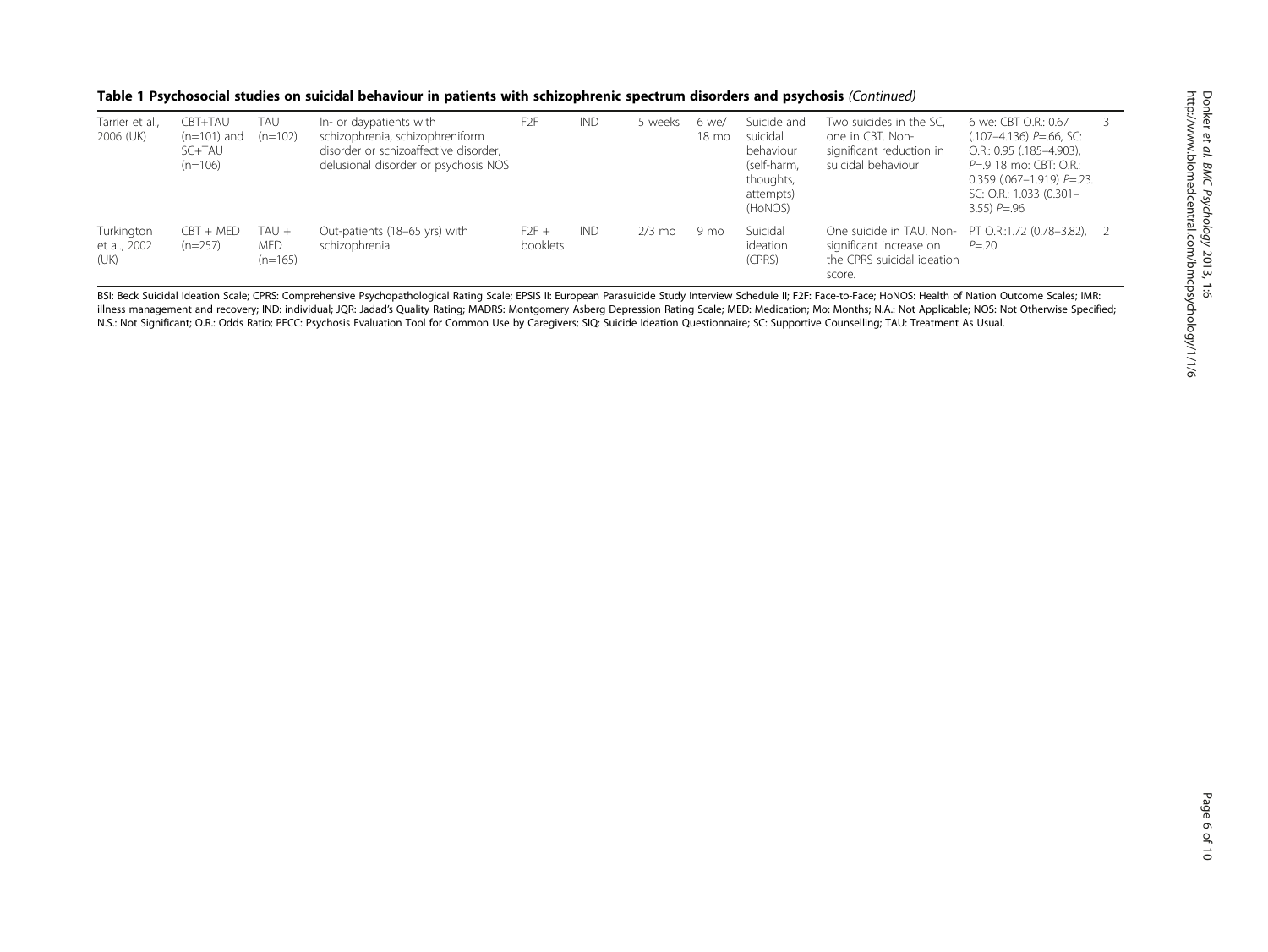# Methodological quality of included studies

Except for two studies (Bateman et al. [2007;](#page-9-0) Power et al. [2003](#page-9-0)), the quality of most studies, as measured by Jadad's quality criteria (Jadad et al. [1996](#page-9-0)) was adequate (2–3 points). Every study met the first criteria of randomization, whereas half of the studies correctly described information of withdrawals or drop-out. None of the included studies was double-blind, a result which is commonly found in psychological intervention studies. Drop-out rates varied between 0% (Grawe et al. [2006](#page-9-0)) and 33% (Peters et al. [2010\)](#page-9-0). Two studies did not report drop-out rate (Bateman et al. [2007;](#page-9-0) Power et al. [2003](#page-9-0)). Two studies (Bateman et al. [2007;](#page-9-0) Cunningham Owens et al. [2001](#page-9-0)) reported outcomes based on intentionto-treat analysis and could not be converted to Odds Ratios due to insufficient data reported in the studies. Eight studies reported completer analysis. Consequently, all Odds Ratios in this analysis are based upon the completer's data.

#### Effects of the interventions

#### Psychotic symptoms, depressive symptoms, hopelessness

All psychosocial interventions were associated with significant decreases in their primary outcome measures of psychotic symptoms (Peters et al. [2010;](#page-9-0) Bateman et al. [2007](#page-9-0) described in Sensky et al. [2000;](#page-9-0) Grawe et al. [2006](#page-9-0); Tarrier et al. [2006](#page-9-0) described in (Lewis et al. [2002](#page-9-0)), insight into the illness (Turkington et al. [2002](#page-9-0); Cunningham Owens et al. [2001\)](#page-9-0), depression (Turkington et al. [2002](#page-9-0)), hopelessness (Power et al. [2003](#page-9-0)), substance use (Barrowclough et al. [2010\)](#page-9-0) or overall symptomatology (e.g. mood disorders, anxiety disorders, somatoform disorders (Turkington et al. [2002](#page-9-0))) compared to treatment as usual or over time (Peters et al. [2010](#page-9-0); Power et al. [2003](#page-9-0); Nordentoft et al. [2002](#page-9-0)).

#### Self-harm

One study (Barrowclough et al. [2010](#page-9-0)) targeting selfharm found no significant differences (P>.05) in selfharm between the control group and intervention group for patients with schizophrenia, schizophreniform disorder or schizoaffective disorder and dependence on drug or alcohol, or alcohol misuse (post-test: OR: 1.38, 95% CI: 0.65–2.96, P=0.402; follow-up: OR: 1.48, 95% CI: 0.56– 3.91, P=.433). Self-harm was measured with participant psychiatric case notes on admission to hospital for a reason related to psychosis or death from any cause.

# Suicidal ideation

Four of the nine studies that measured suicidal ideation (Peters et al. [2010](#page-9-0); Bateman et al. [2007;](#page-9-0) Power et al. [2003](#page-9-0); Färdig et al. [2011](#page-9-0)) found significant reductions  $(P < .05)$  on at least one measurement occasion in patients with psychotic disorders. Of the remaining studies,

one (Cunningham Owens et al. [2001](#page-9-0)) reported significantly increased suicidal ideation in the psychosocial intervention compared to the control group (23.9% vs. 5.6%) and four (Turkington et al. [2002](#page-9-0); Grawe et al. [2006](#page-9-0); Tarrier et al. [2006](#page-9-0); Nordentoft et al. [2002](#page-9-0)) found no significant difference  $(P>0.05)$  in suicidal ideation between the intervention and treatment as usual groups. In two studies, a non-significant increase was found in suicidal thoughts (Nordentoft et al. [2002](#page-9-0)) and suicidal ideation (Turkington et al. [2002](#page-9-0)). In seven studies, suicide outcome measures were dichotomized (e.g.: 0=absence of suicidal ideation 1=presence of suicidal ideation; 0=no suicidal ideation 1=mild to severe suicidal ideation; 0=not present 1=at least once present). Overall, across these seven studies, Odds Ratios ranged from 0.09 to 1.72 at post-test and 0.13 to 1.48 at follow-up.

#### Suicidal attempts

The three studies (Grawe et al. [2006](#page-9-0); Tarrier et al. [2006](#page-9-0); Nordentoft et al. [2002\)](#page-9-0) examining suicidal attempts found no significant differences between the intervention group and treatment as usual on this measure.

#### Completed suicide

There were no significant differences in completed suicides between psychosocial interventions and control groups in the eight studies which measured completed suicides as an outcome (Peters et al. [2010;](#page-9-0) Bateman et al. [2007](#page-9-0); Power et al. [2003;](#page-9-0) Turkington et al. [2002](#page-9-0); Cunningham Owens et al. [2001;](#page-9-0) Grawe et al. [2006](#page-9-0); Tarrier et al. [2006](#page-9-0);Nordentoft et al. [2002](#page-9-0)). Two suicides were observed in the studies of Nordentoft et al. (Nordentoft et al. [2002\)](#page-9-0), Tarrier et al. (Tarrier et al. [2006](#page-9-0)) and Power et al. (Power et al. [2003](#page-9-0)), one in the study of Turkington et al. (Turkington et al. [2002](#page-9-0)).

# **Discussion**

All of the included studies in this review showed a significant overall improvement in primary outcome measures in psychosocial interventions for patients with schizophrenia spectrum disorders and acute psychosis over time and/or compared to treatment as usual. Furthermore, the reduction in suicidal behaviour for psychotic patients over time was present for the majority of the psychological interventions, but only 40% of these findings were statistically different to treatment as usual. This is in line with previous reviews on suicidal behaviour in general (Tarrier et al. [2008](#page-9-0); Daigle et al. [2011](#page-9-0)) and studies with psychotic patients in particular (Carlborg et al. [2010;](#page-8-0) Hor & Taylor [2010;](#page-8-0) Kasckow et al. [2011](#page-8-0)). One explanation for the lack of difference may be the high quality of care in the TAU group. A contamination effect of other suicide prevention strategies introduced in the TAU groups may also be responsible for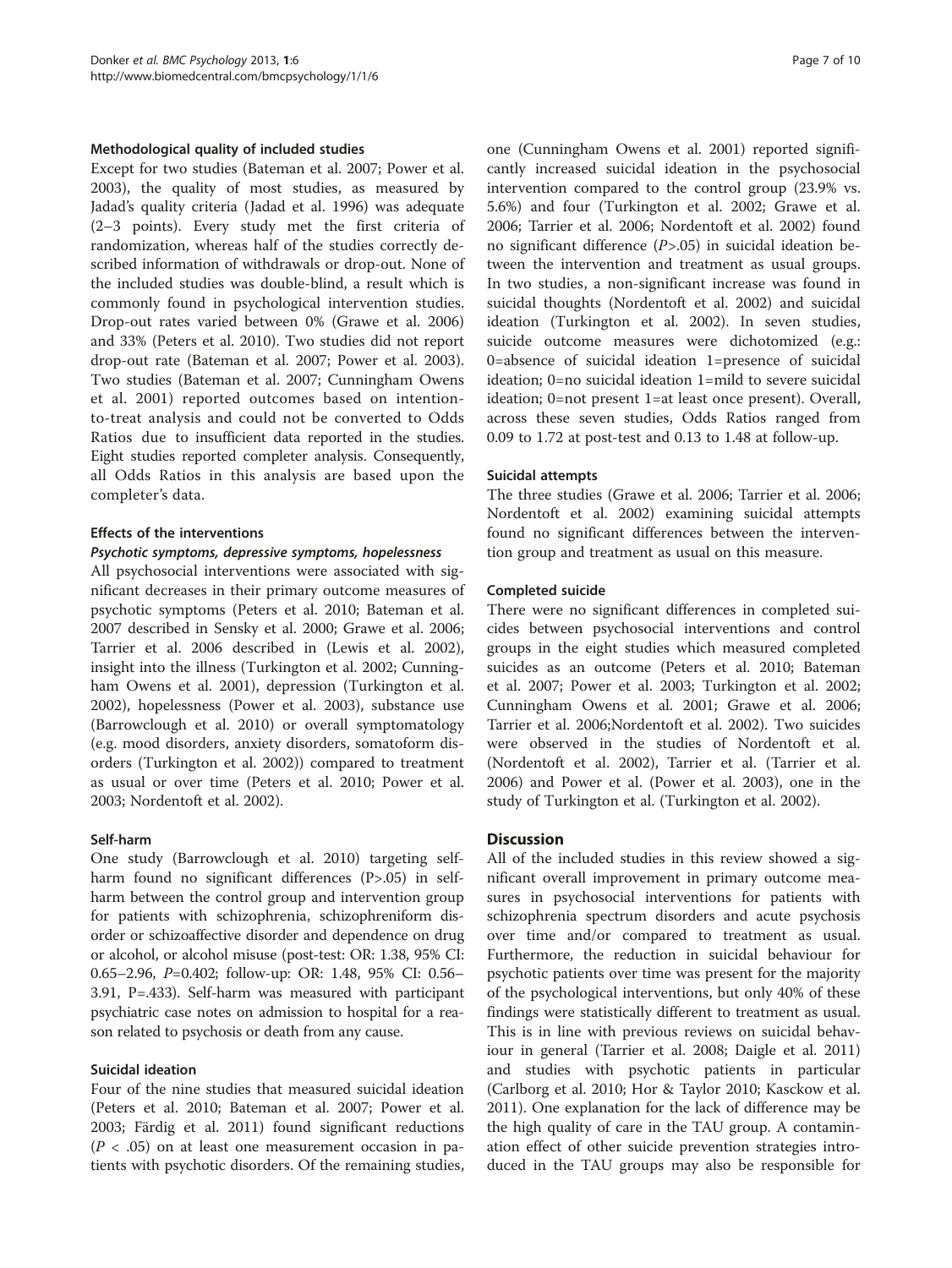the effects. Another explanation could be that the individual studies had low power, given the low base rate of suicidal behaviour. In addition, the majority of the studies dichotomized the outcome measure in suicidal ideation, which may decrease the sensitivity of the measure and further increase the chance of a Type II error. Previous research examining psychosocial interventions specifically aimed at the prevention of suicidal behaviour has generally shown to be effective in reducing suicidal behaviour (Tarrier et al. [2008\)](#page-9-0). In their meta-analysis, Tarrier et al. ([2008](#page-9-0)) found that treatment is effective when directly focused on reducing some aspects of suicide behaviour but not when focused on other symptoms. However, in this review, the three studies reporting significant reductions in suicidal behaviour compared to controls, did not directly address suicidal behaviour in the treatment methods, whereas the two studies which did address suicide specifically showed significant reductions in suicidal behaviour over time, but not compared to TAU. Furthermore, given the finding that suicidal behaviour also decreased in TAU, it is unclear to what degree it is necessary to incorporate suicide specific modules into the treatment for patients with schizophrenia spectrum disorders and psychosis. Only one study (Cunningham Owens et al. [2001\)](#page-9-0) found a significant increase in suicidal ideation. It provided an educational package for patients with schizophrenia and participants showed improved insight into the nature and consequences of the disease. Increased insight is not necessarily associated with suicidal ideation per se, as was shown in the study of Turkington et al. [\(2002\)](#page-9-0) for brief CBT intervention in schizophrenia treatment. Therefore, an educational package alone might not be recommended, but should be accompanied with CBT or other coping skill strategies. Bearing in mind that measures of suicide behaviour are proxy measures for completed suicide (Tarrier et al. [2008](#page-9-0)), we were unable to draw inferences that psychosocial interventions can reduce actual suicide in patients with schizophrenia spectrum disorders or psychosis. More research is needed with large numbers of participants, to provide statistical power. The present study was unable to conduct a meta-analysis to combine data sets, due to sample heterogeneity. However, given that previous suicide attempts, depression and hopelessness are the largest risk factors for suicide in psychotic patients, reduction in these variables through psychosocial interventions are likely to prevent suicides. Despite significant reductions in suicidal behaviour, most of the study population samples remained at a high level of suicidal behaviour at the end of treatment compared to the general population, even after intensive and lengthy treatment.

Prediction and prevention of suicide in patients with schizophrenia spectrum disorders and psychosis is impaired by sample heterogeneity. The motivation for completing suicide may be very different for those in an acute psychotic phase compared to those in a recovery period. Likewise, suicidal processes may differ for those in early-onset compared to chronic patients. More studies with large sample sizes are needed to further our understanding of suicidal behaviour in psychotic patients and to improve treatments in suicide prevention.

Suicidal ideation was measured with different instruments (EPSIS, PECC, MADRS, CPRS, BSI, SIQ and HoNOS). Some studies used questionnaires in which one suicide specific question was used e.g. (Bateman et al. [2007](#page-9-0); Turkington et al. [2002](#page-9-0)): CPRS), whereas others used subscales of suicidal behaviour or specific instruments or interviews for suicidal behaviour e.g. (Peters et al. [2010](#page-9-0); Power et al. [2003;](#page-9-0) Nordentoft et al. [2002](#page-9-0)): EPSIS, SIQ, BSI) measuring thoughts, plans and/ or attempts. These measures have demonstrated adequate internal reliability and concurrent validity e.g. (Beck et al. [1988](#page-9-0); Reynolds [1988;](#page-9-0) Reynolds [1991](#page-9-0); Orrell et al. [1999](#page-9-0)). Short questionnaires, such as the CPRS or HoNOS, require less time and expense (for administration and training) but limit the scope of suicidal ideation measured to obtain a broad range of data on suicidal behaviour, such as the EPSIS or SIQ. Few studies have investigated the psychometric properties of the suicide questionnaires among psychiatric and psychotic populations in particular (Orrell et al. [1999\)](#page-9-0). Further studies using suicide assessment measures that target these populations are needed. In general, the heterogeneity of the suicide screening instruments hampers the generalization of findings, which may restrict knowledge of aetiology of suicide behaviour and treatment.

# Factors influencing the effectiveness of psychosocial

interventions for suicidal behaviour in psychotic disorders Given the small number of studies identified, it is difficult to isolate factors that influence the effectiveness of psychosocial interventions. However, we did note that the educational package and the two IT interventions (Cunningham Owens et al. [2001;](#page-9-0) Grawe et al. [2006](#page-9-0); Nordentoft et al. [2002](#page-9-0)) failed to show significant differences compared to TAU, whereas three of the six  $C(B)$ T related interventions (Peters et al. [2010](#page-9-0); Bateman et al. [2007](#page-9-0); Power et al. [2003](#page-9-0)), and the one study using IMR (Färdig et al. [2011\)](#page-9-0) did find significant differences, suggesting that content of intervention might influence effectiveness. In general, psychosocial interventions with a delivery length under 10 weeks did not show significant reductions in suicidal ideation (Cunningham Owens et al. [2001](#page-9-0); Tarrier et al. [2006\)](#page-9-0), whereas mixed results are found for delivery lengths of 10 weeks to 24 months (Barrowclough et al. [2010;](#page-9-0) Peters et al. [2010](#page-9-0); Bateman et al. [2007](#page-9-0); Power et al. [2003;](#page-9-0) Turkington et al. [2002](#page-9-0);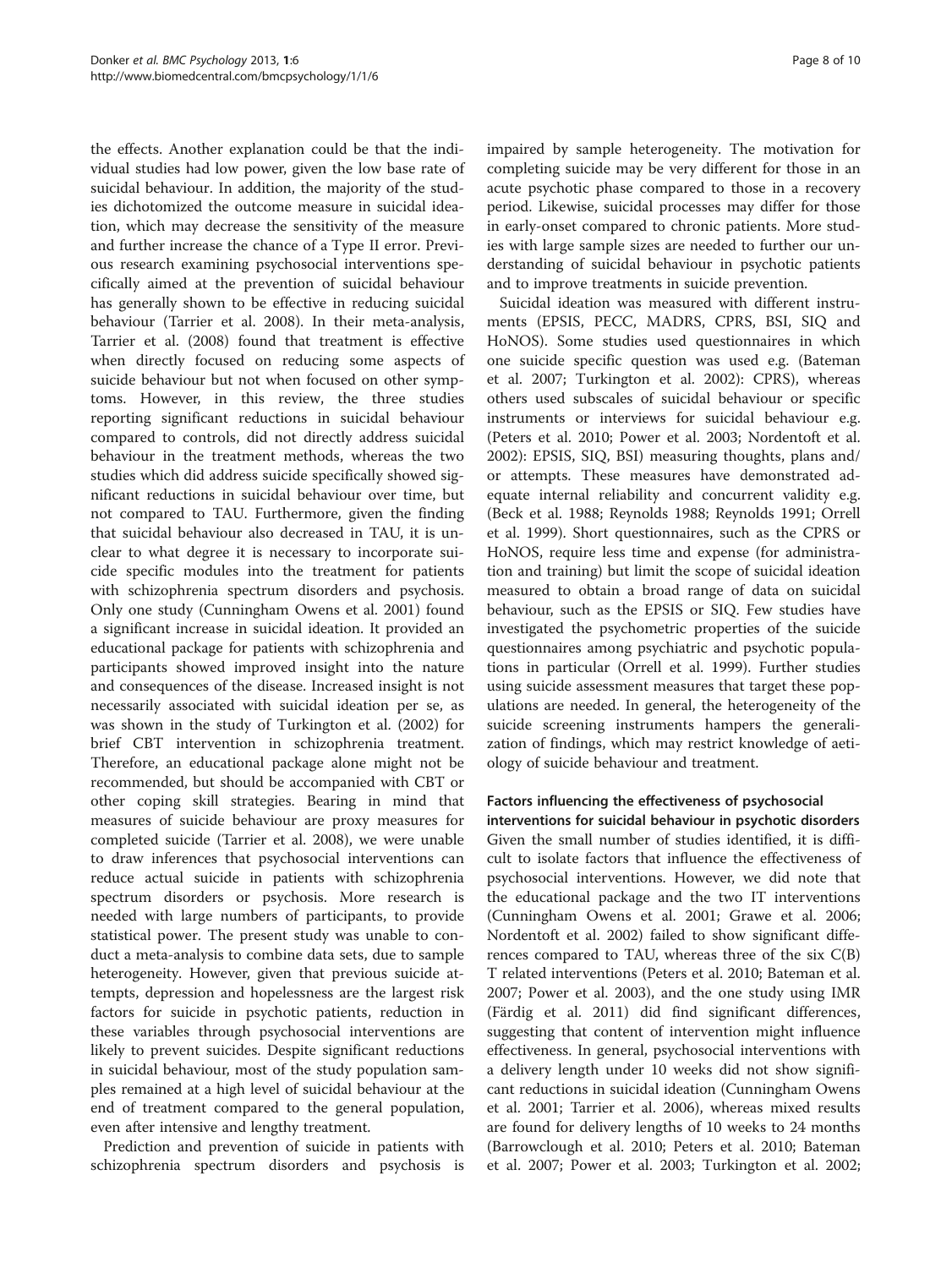<span id="page-8-0"></span>Färdig et al. [2011](#page-9-0); Grawe et al. [2006](#page-9-0); Nordentoft et al. [2002](#page-9-0)). Other factors such as type of delivery or format were not found to be strongly linked to outcome, a finding that suggests that the specific format and written delivery mode may not be critical. However, because of the paucity of the included studies, this observation would need to be tested further.

# Sustainability of results

Three studies showed a significant decrease in suicidal behaviour between intervention and TAU at follow-up (6, 18 and 21 months (Bateman et al. [2007;](#page-9-0) Power et al. [2003](#page-9-0); Färdig et al. [2011](#page-9-0))).

# Limitations

There are several limitations of this review that need to be addressed. First, because of the small number of eligible studies included in this review, in addition to the differences in samples, procedures and measures, the factors influencing effectiveness of an intervention were difficult to determine. Second, most studies included in this review measured suicidal behaviour as one outcome measure, whereas suicidal behaviour can be seen as comprising a range of outcomes, including thoughts, ideas, plans, attempts and death. This restricted any interpretations we could make about interventions for each type of outcome. The study was hampered by the range and quality of suicide outcome measures (Cuijpers et al. [2010\)](#page-9-0). Third, we did not test for publication bias. However, given the significant differences in small sample size studies and non-significant results of larger sample size studies, we doubt that publication bias is likely to impact the conclusions drawn in our study. Fourth, the reported ORs in this systematic review were based on the completer's data. Completer data is likely to yield higher OR as those retained in the study may be more likely than those who dropout to show positive effects. Therefore, results might be overestimated. Finally, only studies from peer-reviewed, English language Journals were included in this review. The effect of language bias minimally impacts the conclusions of systematic reviews (Wright et al. [2007](#page-9-0)).

# Future research

The results from this review have highlighted several ambiguities that require further examination. Further research into identification of mediators and moderators is needed, especially given the heterogeneity of the papers examined. Mechanism of change research could investigate to which degree specific suicide prevention modules need to be incorporated to yield maximum effects. More research into the development of buffering factors could be a further focus.

# Conclusions

In sum, this systematic review indicates that psychosocial interventions may have the potential to be effective in reducing suicidal behaviour in patients with schizophrenia spectrum disorders and psychosis, but the additional benefit of these interventions compared to treatment-as-usual are not clear. More research is needed in larger, better designed studies to be able to perform a formal meta-analysis.

#### Abbreviations

CBT: Cognitive Behaviour Therapy; PTSD: Post Traumatic Stress Disorder; ACT: Assertive Community Treatment; TAU: Treatment-As-Usual; OR: Odds Ratios; IT: Integrated Treatment; IMR: Illness Recovery Management.

#### Competing interests

The authors declare that they have no competing interests.

#### Authors' contributions

AC, JBG, BvS, KF, KKH and HC performed search screens up to 2010. TD, AC and HC and carried out the 2010–2011 screening. TD drafted the manuscript. PC helped to draft the manuscript. All authors read and approved the final manuscript.

#### Acknowledgements

This study is funded by the Centre for Mental Health Research, Australian National University, Canberra, Australia. AC is supported by National Health and Medical Research Council (NHMRC) Fellowship 1013199, HC is supported by NHMRC Fellowship 525411.

#### Author details

<sup>1</sup>Black Dog Institute, University of New South Wales Hospital Road, Prince of Wales Hospital, Randwick, Sydney NSW 2031, Australia. <sup>2</sup>Centre for Mental Health Research, Australian National University, Building 64, 63 Eggleston Road, Canberra ACT 2601, Australia. <sup>3</sup>University of Canberra, University Drive Bruce, Canberra ACT 2617, Australia. <sup>4</sup>Department of Clinical Psychology, VU University, Van der Boechorststraat 1, 1081, BT Amsterdam, the Netherlands. 5 EMGO Institute for Health and Care Research, VU University and VU University Medical Center Amsterdam, Van der Boechorststraat 1, 1081, BT Amsterdam, the Netherlands.

#### Received: 29 November 2012 Accepted: 4 April 2013 Published: 30 April 2013

#### References

- Hawton, K, Sutton, L, Haw, C, Sinclair, J, & Deeks, JJ. (2005). Schizophrenia and suicide: systematic review of risk factors. Br J Psychiatry, 187, 9–20.
- Ösby, U, Correia, N, Brandt, L, Ekbom, A, & Sparén, P. (2000). Mortality and causes of death in schizophrenia in Stockholm County, Sweden. Schizophrenia Research, 45, 21–28.
- De Leo, D, & Spathonis, K. (2003). Do psychosocial and pharmacological interventions reduce suicide in schizophrenia and schizophrenia spectrum disorders? Arch Suic Res, 7, 353–374.
- Carlborg, A, Winnerbäck, K, Jönsson, EG, Jokinen, J, & Nordström, P. (2010). Suicide in schizophrenia. Exp RevNeurotherap, 10, 1153–1164.
- Hassan-Ohayom, I, Roe, D, & Kravetz, S. (2008). The psychometric properties of the illness management and recovery scale: client and clinician versions. Psych Res, 160, 226–235.
- Breier, A, Schrieber, JL, Dyer, J, & Pickar, D. (1991). National institute of mental health longitudinal study of chronic schizophrenia: prognosis and predictors of outcome. Arch Gen Psych, 48, 239–246.
- Harkavy-Friedman, JM, Restifo, K, Malaspina, D, Kaufmann, CA, Amador, XF, Yale, SA, et al. (1999). Suicidal behaviour in schizophrenia: characteristics of individuals who had and had not attempted suicide. Am J Psych, 156, 1276–1278.
- Hor, K, & Taylor, M. (2010). Suicide and schizophrenia: a systematic review of rates and risk factors. J Psychopharmac, 24(Suppl 4), 81–90.
- Kasckow, J, Felmet, K, & Zisook, S. (2011). Managing suicide risk in patients with schizophrenia. CNS Drugs, 25, 129–143.